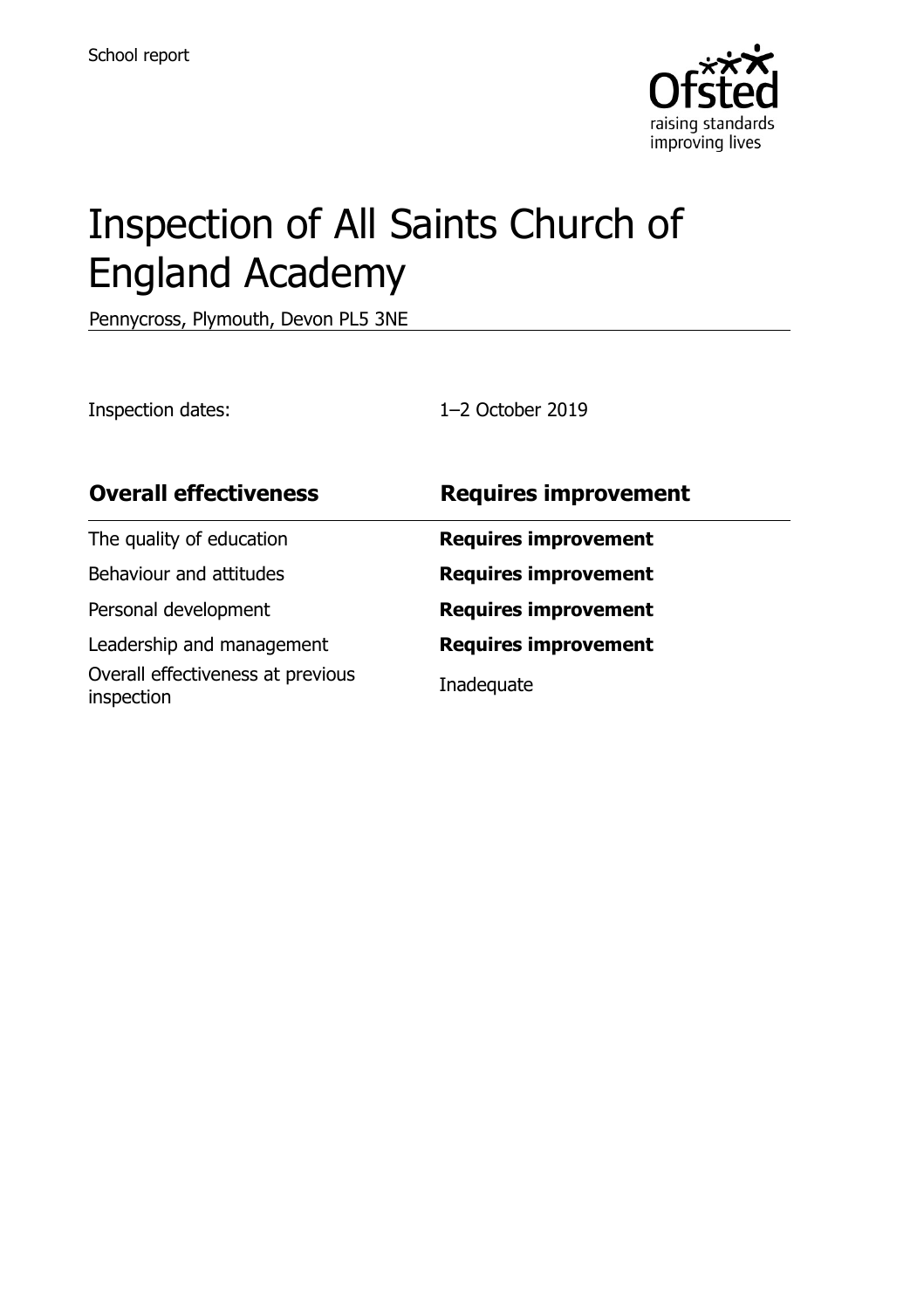

#### **What is it like to attend this school?**

The school has improved quickly over the last 12 months. Pupils say that the new headteacher has made a big difference. Pupils are expected to work hard and be kind to each other.

Teachers have started using a new system for managing behaviour. Most pupils think this is a good idea. Pupils can see how it is leading to calm behaviour in their lessons. A minority of pupils believe some teachers apply the rules in different ways. They think this is not fair. One thing that they all agree on is that teachers will act quickly if they hear of any bullying.

Christian values underpin the school's work. Staff apply these values well. They make pupils feel welcome, no matter what their background. Pupils believe being in mixed-age houses is like being part of a family. They feel safe and well looked after.

Senior leaders listen carefully to pupils' views. This is leading to changes such as the reintroduction of a sports day last year. Some of these changes, such as the student parliament, are very recent. Many initiatives are only just getting off the ground.

#### **What does the school do well and what does it need to do better?**

The headteacher has stabilised the school. He has established a calm, safe and purposeful workplace for pupils and staff. His determination to improve the curriculum and quality of teaching is strong. Senior staff, several of them recently appointed, share his vision.

Senior leaders are ambitious for pupils. They have acted urgently to improve the quality of education that the school provides. Teachers have clear guidance on what to teach and when. Pupils are learning more because they know the precise knowledge required in each subject. This structure is helping most pupils. Even so, for those pupils who do not need as much help, it is limiting the depth of their learning.

All pupils study religious education. This demonstrates the leaders' commitment to the school's values. The school offers pupils a small but growing number of vocational courses in key stage 4. For example, pupils can choose to learn about motor mechanics. However, pupils' experience in key stage 3 does not stay broad enough for long enough. This leads some pupils to gain only a superficial understanding in history and geography. Pupils learn well in modern languages and English.

Pupils' behaviour has improved in the last year. Most of the time, learning in classrooms is not impeded by low-level disruption. While pupils conduct themselves well in lessons, many are not well motivated. Pupils' attitudes to their work are not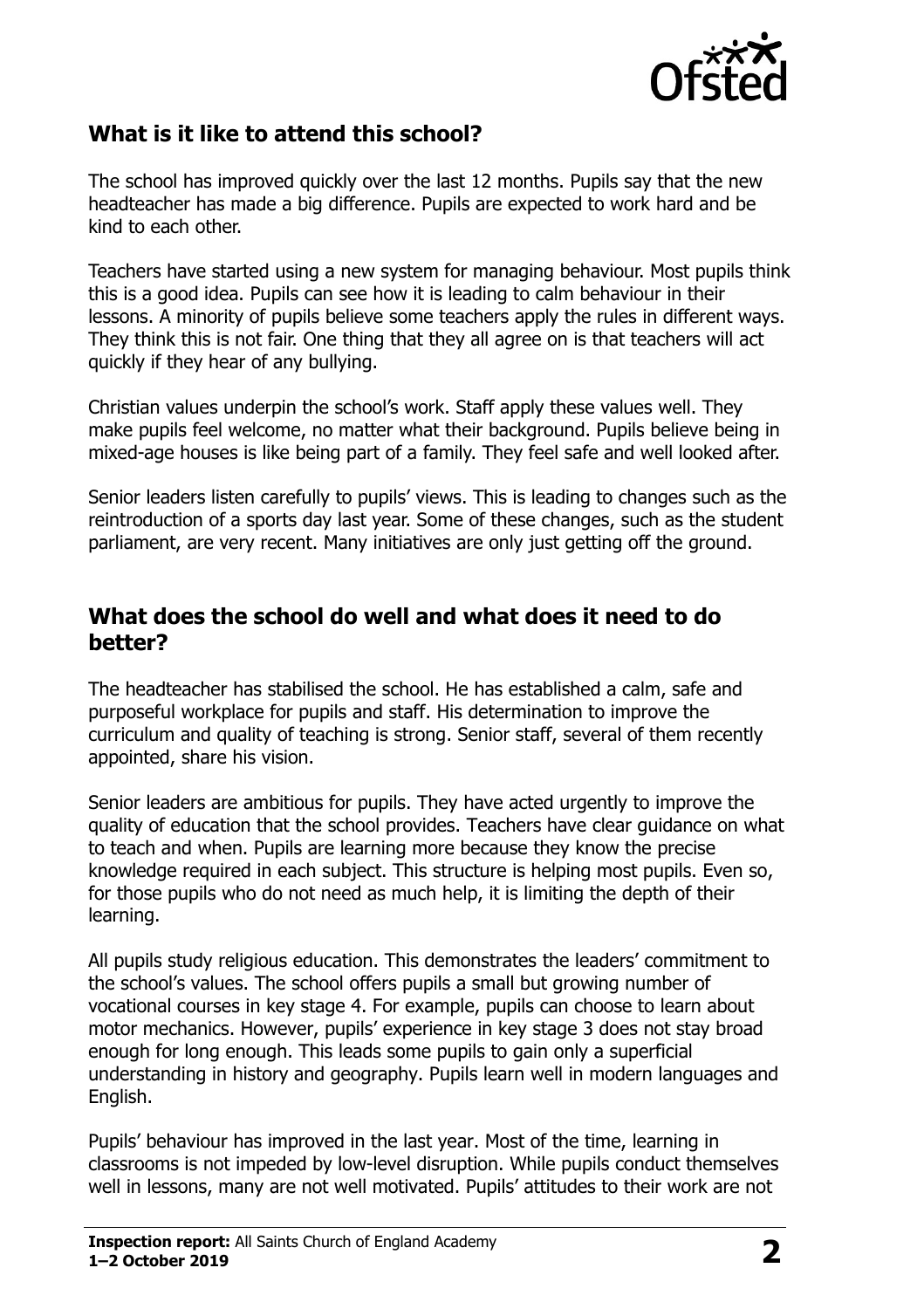

consistently positive. This is beginning to change, particularly in Year 7, where pupils show greater enthusiasm for their work.

The teaching of religious education supports pupils' personal development well. Pupils learn about other faiths and the importance of tolerance and respect. Leaders have not ensured that the quality of careers guidance is as high. Plans are in place to provide more detailed and effective advice for pupils, but it is early days.

New leaders for pupils with special educational needs and/or disabilities (SEND) assess and identify pupils' additional needs well. The help provided for these pupils is being coordinated effectively. However, leaders recognise that this is only a first step. Some teachers are not yet sufficiently skilled in helping pupils with SEND well enough in their classrooms.

Pupils who join the school with poor reading and writing skills are being supported to improve effectively. These pupils follow a carefully designed curriculum that has recently been introduced. There are signs that this is beginning to benefit their learning and confidence.

The chair of the governing body is rightly proud of the achievements so far. Nevertheless, he recognises that much more work is necessary, particularly to raise disadvantaged pupils' aspirations and achievement. Governors have received very effective support from the Ted Wragg multi-academy trust (TWMAT). This support has underpinned the school's recovery.

#### **Safeguarding**

The arrangements for safeguarding are effective.

The headteacher makes sure that every member of staff puts pupils' safety at the top of their list of priorities. The well-organised and well-led student support services team understands the risks that pupils face. It works alongside staff to provide effective help for pupils at times of greatest need.

Pupils are taught how to avoid the possible dangers they might face outside school. The curriculum covers the benefits and the pitfalls of the internet efficiently.

# **What does the school need to do to improve?**

# **(Information for the school and appropriate authority)**

■ Senior leaders have introduced standard procedures for the start and end of lessons across the school. Teachers provide structure for pupils so that they know what is expected of them and what they need to learn. These approaches have proved effective in bringing calm and stability to the school. However, for some pupils, particularly the most able, the school should ensure that a wider repertoire of teaching approaches is used now that a purposeful environment has been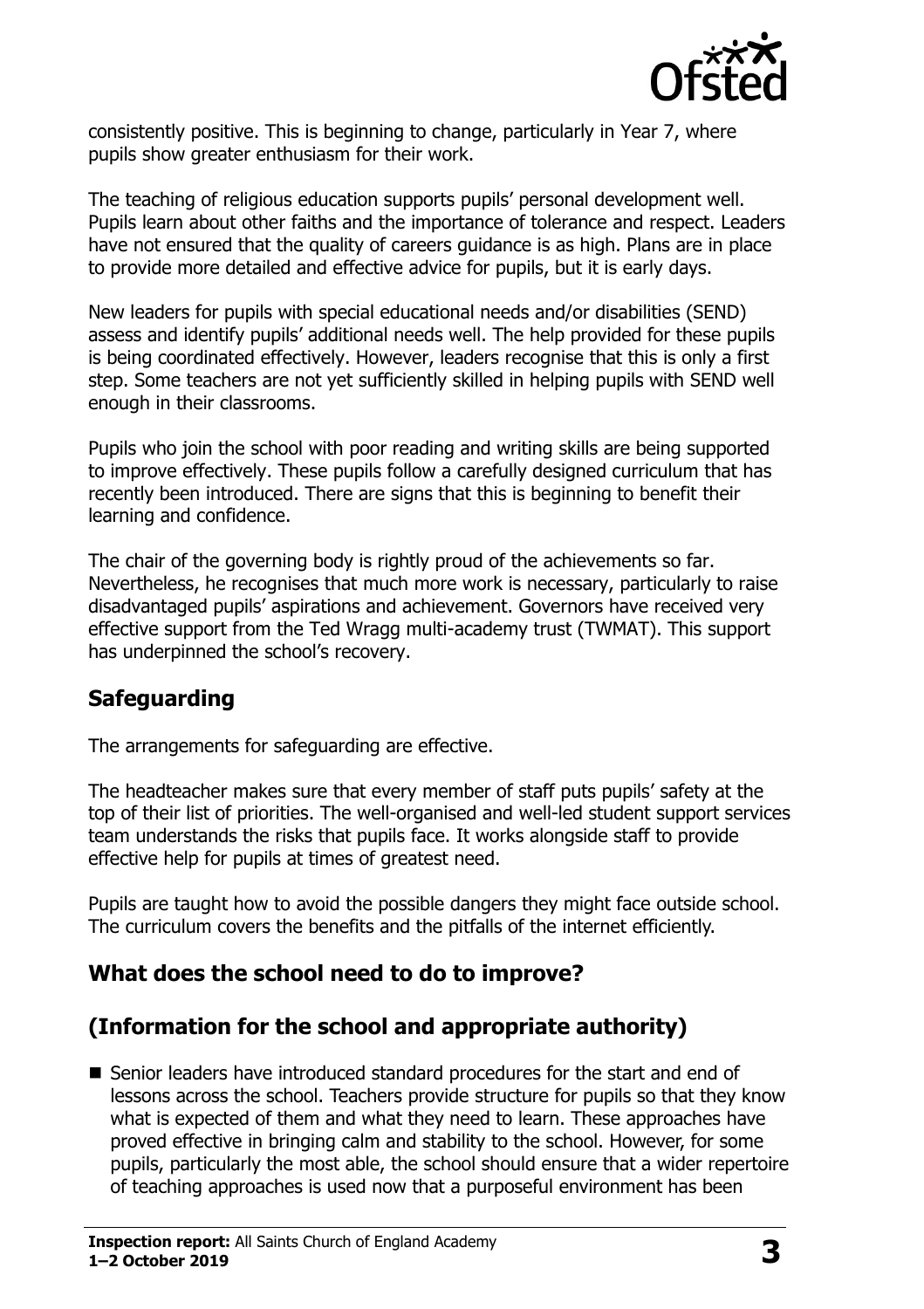

established.

- The curriculum provides pupils with three years to study GCSE courses. Consequently, the time available for younger pupils to study some subjects is limited. The school should review the balance of the curriculum between key stages 3 and 4. In key stage 3, all pupils should be given enough time to develop a deep understanding in subjects such as history and geography.
- The school works well with its feeder primary schools. Pupils who enter Year 7 with very weak literacy and numeracy skills are being supported to catch up with their peers. This extra help is effective. Senior leaders should continue to monitor these pupils' progress and make sure they are returned to the full curriculum as soon as they are able to access it.
- **Pupils with SEND are receiving better support than in the recent past. The school** needs to continue the development of support for these pupils by improving classroom teachers' expertise.
- Senior leaders' efforts to improve behaviour have hit home. This has been a major factor in the stabilisation of the school. Even so, staff need to be more consistent in the use of the behaviour system because some pupils still see differences in the way teachers apply the rules.
- $\blacksquare$  Senior leaders provide staff with high-quality coaching support. This work needs to continue. It should focus on helping all staff develop pupils' attitudes to learning so that pupils become better motivated and more resilient.
- The school has a higher-than-average proportion of disadvantaged pupils. Governors and senior leaders should ensure that the extra funding that the school receives for these pupils is effective in raising their achievement in all years.

# **How can I feed back my views?**

You can use [Ofsted Parent View](http://parentview.ofsted.gov.uk/) to give Ofsted your opinion on your child's school, or to find out what other parents and carers think. We use Ofsted Parent View information when deciding which schools to inspect, when to inspect them and as part of their inspection.

The Department for Education has further quidance on how to complain about a school.

If you're not happy with the inspection or the report, you can [complain to Ofsted.](http://www.gov.uk/complain-ofsted-report)

# **Further information**

You can search for [published performance information](http://www.compare-school-performance.service.gov.uk/) about the school.

In the report, '[disadvantaged pupils](http://www.gov.uk/guidance/pupil-premium-information-for-schools-and-alternative-provision-settings)' refers to those pupils who attract government pupil premium funding: pupils claiming free school meals at any point in the last six years and pupils in care or who left care through adoption or another formal route.

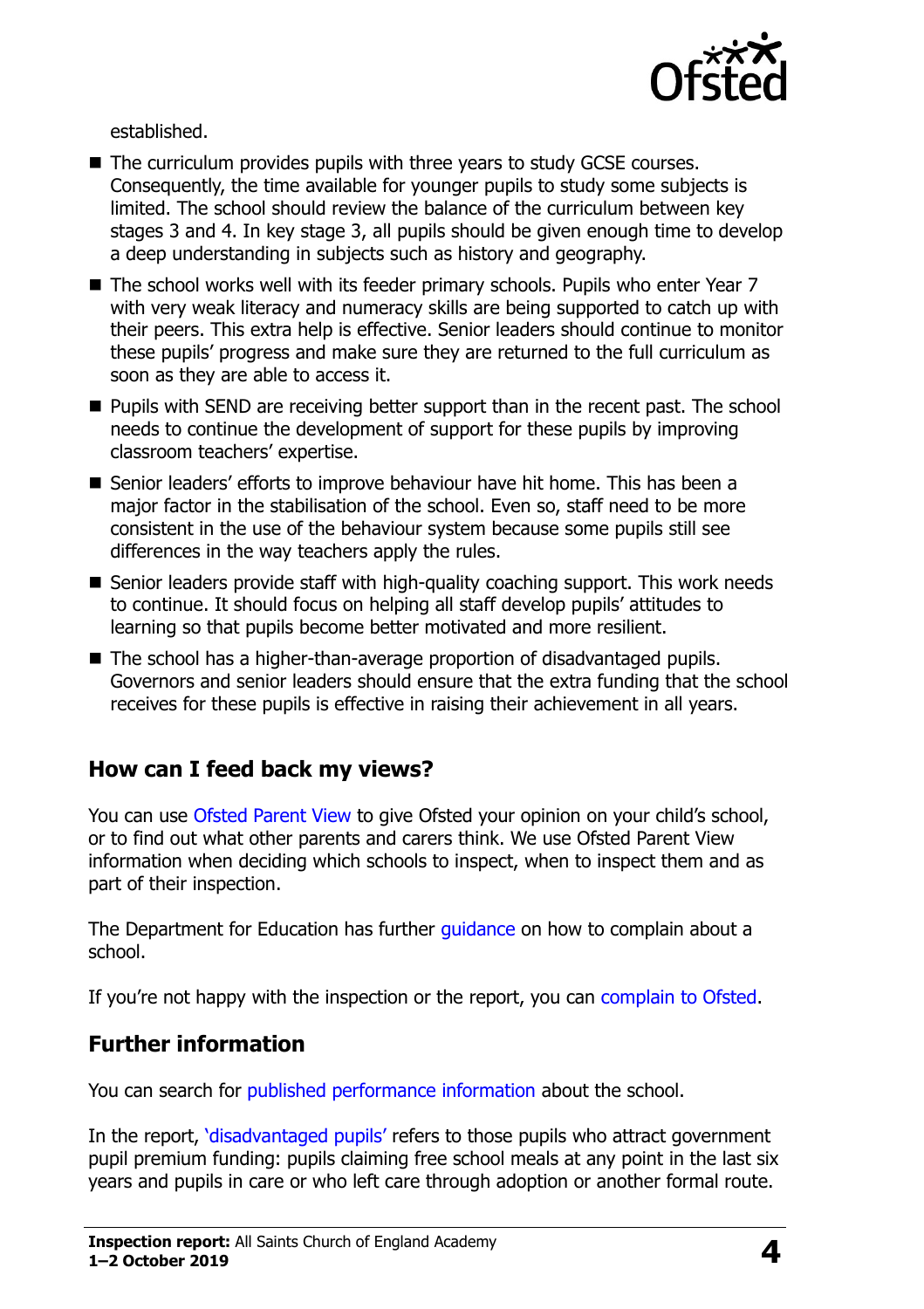

#### **School details**

| Unique reference number             | 136142                   |
|-------------------------------------|--------------------------|
| <b>Local authority</b>              | Plymouth                 |
| <b>Inspection number</b>            | 10088263                 |
| <b>Type of school</b>               | Secondary comprehensive  |
| <b>School category</b>              | Academy sponsor-led      |
| Age range of pupils                 | 11 to 16                 |
| <b>Gender of pupils</b>             | Mixed                    |
| Number of pupils on the school roll | 594                      |
| <b>Appropriate authority</b>        | Board of trustees        |
| <b>Chair</b>                        | <b>Richard Stevens</b>   |
| <b>Headteacher</b>                  | Lee Sargeant             |
| Website                             | www.asap.org.uk          |
| Date of previous inspection         | Not previously inspected |

# **Information about this school**

- Since February 2017, a new chair of trustees has been appointed and the trust board has entered into a management partnership with TWMAT. TWMAT arranged a package of advice and support for the school from Reach Academy Feltham. This support is continuing.
- A new headteacher was appointed in September 2018. Several other senior and middle leaders joined the school in the previous two years.
- The school is a Church of England academy, sponsored by the Exeter Diocesan Education Network.
- The school closed its sixth form in July 2019. It admits only pupils who are aged 11 to 16 years old.
- The school uses five alternative education providers. These are NORPRO Training Ltd, Construction Training South West, Alternative Complementary Education (Dover Road), City College Plymouth and YMCA.

# **Information about this inspection**

We carried out this inspection under section 5 of the Education Act 2005.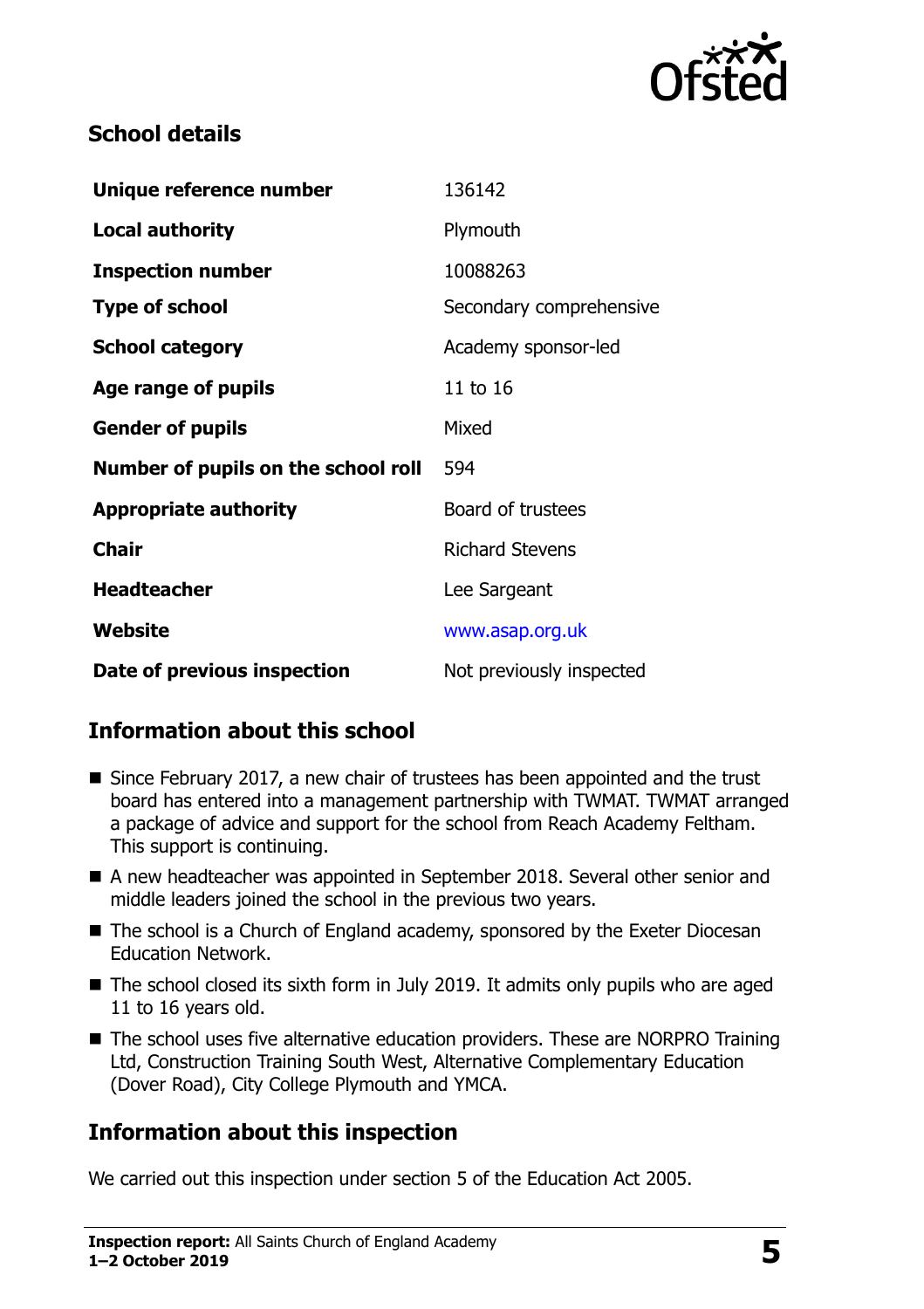

In accordance with section 13(4) of the Education Act 2005, Her Majesty's Chief Inspector is of the opinion that the school no longer requires special measures.

- Inspectors met with the headteacher, senior leaders, curriculum leaders and teachers. The lead inspector met with the chair of the governing body and two other governors. The lead inspector met with the chief executive officer of the TWMAT and the executive headteacher of Reach Academy Feltham.
- English, mathematics, history and geography were considered as part of this inspection. In each of these subjects, inspectors met with the subject leader, visited lessons, spoke with pupils and considered their written work.
- Inspectors scrutinised the school's policies relating to safeguarding, spoke with the designated safeguarding leader and considered records of the preemployment suitability checks the school makes on its staff. Inspectors asked many pupils for their opinions about safety, behaviour and bullying. Inspectors considered parents' responses to the Ofsted Parent View survey.

#### **Inspection team**

| Paul Williams, lead inspector | Her Majesty's Inspector |
|-------------------------------|-------------------------|
| <b>Tracy Harris</b>           | Ofsted Inspector        |
| Teresa Hill                   | Ofsted Inspector        |
| <b>Tracey Reynolds</b>        | Her Majesty's Inspector |